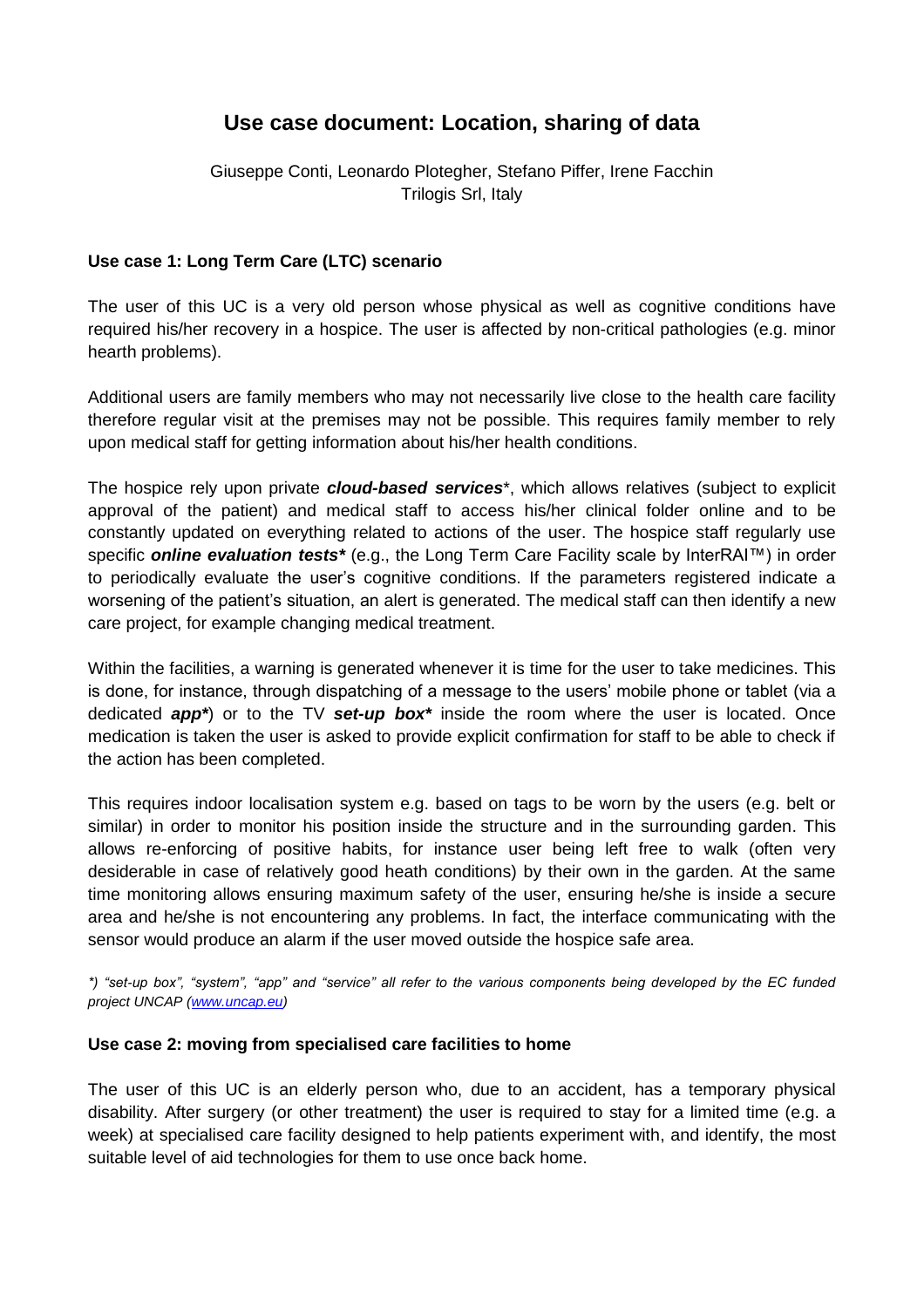**Set-up boxes**<sup>\*</sup> are installed at the premises of this centre with location technologies specifically targeted to assessing appropriateness of each technology to each specific patient.

A *camera-based tracking system*\* (or other high-accuracy RTLS) allows precisely tracking of the user's movements (including libs) while in the living area of the apartment. Wearable sensors are used to assess the user's level of fatigue and stress. This information can be used to assess the patient's acceptability and the cost/utility ratio. The local public health agency runs a dedicated *service\** on their servers to which all the devices within the public health system (including the one at the rehab center) can connect.

After a week the user identifies the most suitable aid and moves home where one of the family member (or other caretaker) installs a *set-up box*\* connected to the TV set. In addition, small position sensors (e.g. with embedded acceleration measurement) are attached to the user's garments (e.g., slippers and shoes, or wherever the user wants to in order to be as non-invasive and aesthetically acceptable). This allows monitoring the user's mobility, automatically compiling evaluation tests, like the Tinetti mobility test.

Typically a social operator, helps the user with the cleaning and cooking during working days, while relatives cam stay with the user on weekends. The user should perform some daily exercises in order to train the muscles and articulations subject to the surgery, and he/she should try to move as much as possible. Also in this case assessing position over time is essential to assess the user's conditions.

In addition family members can interact with the user through the *set-up box*\* (e.g. via integrated video conference), reminding him/her when it is time to train, or guiding him/her and monitoring his/her performances during the exercises. Besides, the sensors can produce an alarm when indicating an abrupt deceleration followed by a prolonged stillness, indicating that the user could be fallen and not able to get up.

Family members and the user communicate also through an *App*\* installed on their smartphones, which visualizes also the user's profile and health details. Family members (if granted privileges by the user) can receive an overall description of the events related to the user's visits and conditions. Besides, caretakers can use the *system*\* to warn of particular problems; for example they can write a shopping list of items missing from the user's house, or they can advise a consultation with a doctor, if the user observes a sign of depression.

Once a week the doctor comes to visit the user; the doctor is constantly updated by the system about every important event or observation regarding the user's conditions. After verifying the patient's status, the doctor updates the clinical folder and the care project, changing the required mobility exercises if necessary. At weekends, the system reminds user's family members to perform simple tasks with their relative, e.g. small walks, according to the care project indicated by the doctor.

*\*) "set-up box", "system", "app" and "service" all refer to the various components being developed by the EC funded project UNCAP [\(www.uncap.eu\)](http://www.uncap.eu/)* 

### **Use case 3: home-based (standard scenario)**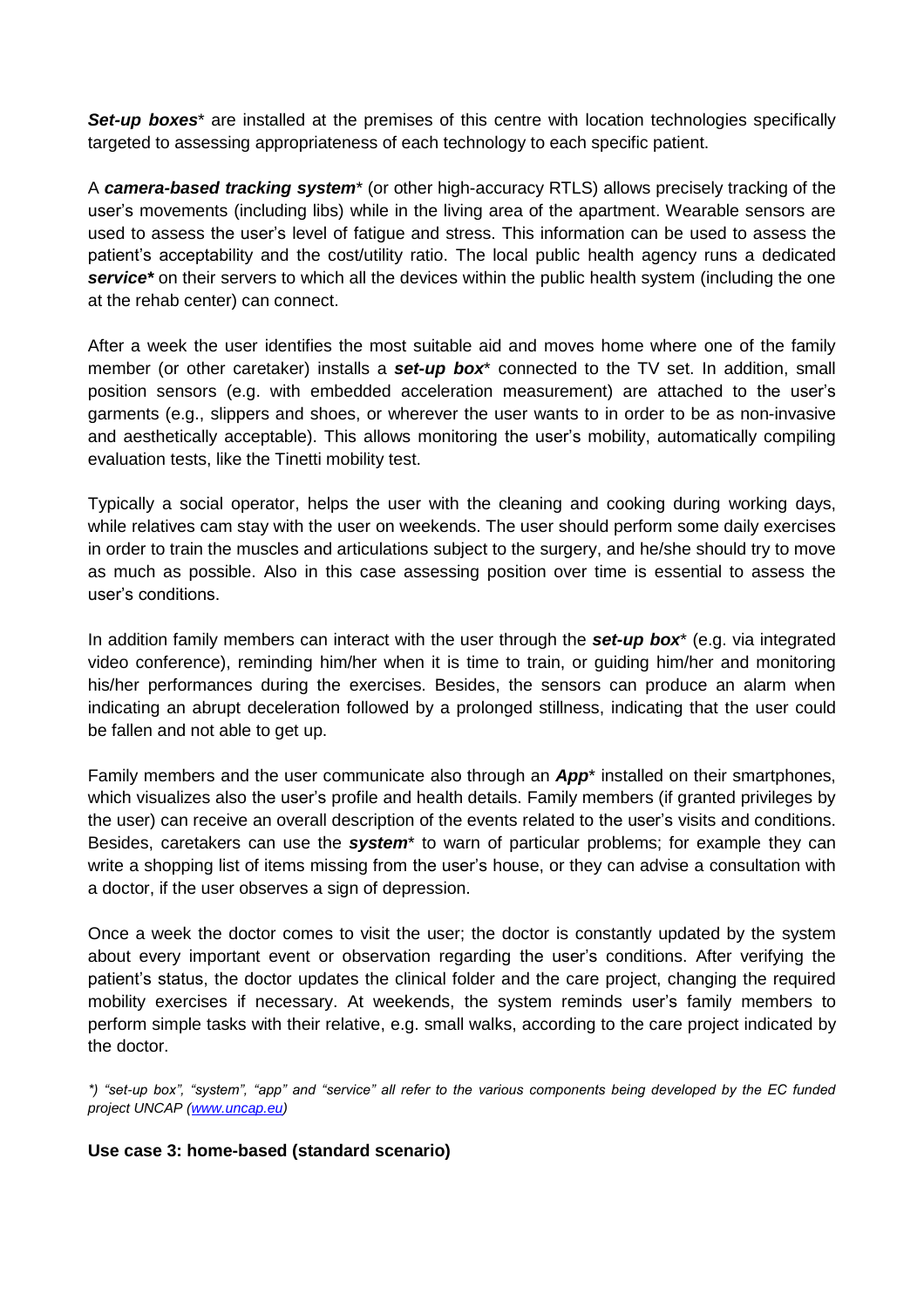The user of this UC is an elderly person with MCI (Mild Cognitive Impairment) who lives alone and is still autonomous. Typically the user may have been subject to some episodes of memory loss and disorientation, and he/she is currently being monitored by his/her doctor.

An additional users are both family members, who typically do not live with the user and the doctor. The latter typically prescribes medicines and has activated a program of activities that the user should be able to perform by himself/herself at his/her own place, in order to monitor the patient's condition and to implement some simple measures to exercise memory and attention.

The TV can typically considered as the interface of preference with the user, to which specific IT devices can be attached in the form of *set-up boxes*\*. These *set-up boxes*\* can be used to turn the screen on when it is time to take medications, or to start a remote sessions with a doctor to perform a periodic evaluation tests.

*Set-up boxes*\* can be regarded as gateways to compatible **smart sensors kit**, which communicates with the set-up via standard protocols (e.g. M2M). **Smart sensors** include consumer grade devices such as activity-sensing bracelet, The *set-up box*\* is also used to connect IP camera for video conferencing or more sophisticated localisation kits which can be attached to several objects (medicine boxes, remote control, home keys etc.) to help the user locate them.

Through the *set-up box*\* (acting as home gateway) sensors can connect to ad-hoc developed cloud platforms (this may be provided as part of public care service), where the user's medical records can be stored and made available to the medical team.

When it is time to take the medicines, the set-up turns on the TV screen and produces an alarm audio and video signal. Then, an audio message suggests the user where his medicines are located. The sensors on the user's wrist and on the medicine box is used to understand if he/she has taken the medicine. After that, the system asks the user to place the medicine back in the right place, or in different places (this way the next time, the system may ask the user if he/she remembers the last place where the medicine box was left, in order to train his memory).

The system will also produce alarms in case the sensor on the user's wrist remains still for many hours during the day. The alarm can be seen by the user's doctor and family member (if properly authorised by the user to do so), who can therefore call the user to assert his conditions. If the user is out for a walk, the sensor (through an embedded GPS receiver) can be used to monitor his/her position and communicates it to the system via a wireless network. If the user is out for too long, maybe the user is living an episode of disorientation; the interface will then alarm the family member. At any moment, the family member (if authorised by the user) can monitor the user's conditions and ask questions using the system.

*\*) "set-up box", "system", "app" and "service" all refer to the various components being developed by the EC funded project UNCAP [\(www.uncap.eu\)](http://www.uncap.eu/)* 

### **Use case 4: home-based (high tech scenario)**

The user of this UC is an elderly person with MCI (Mild Cognitive Impairment) such as light dementia (due to age) who lives in a single person household (or in a nursing home with other elderly persons). The user suffers from multiple pathologies such as COPD (Chronic Obstructive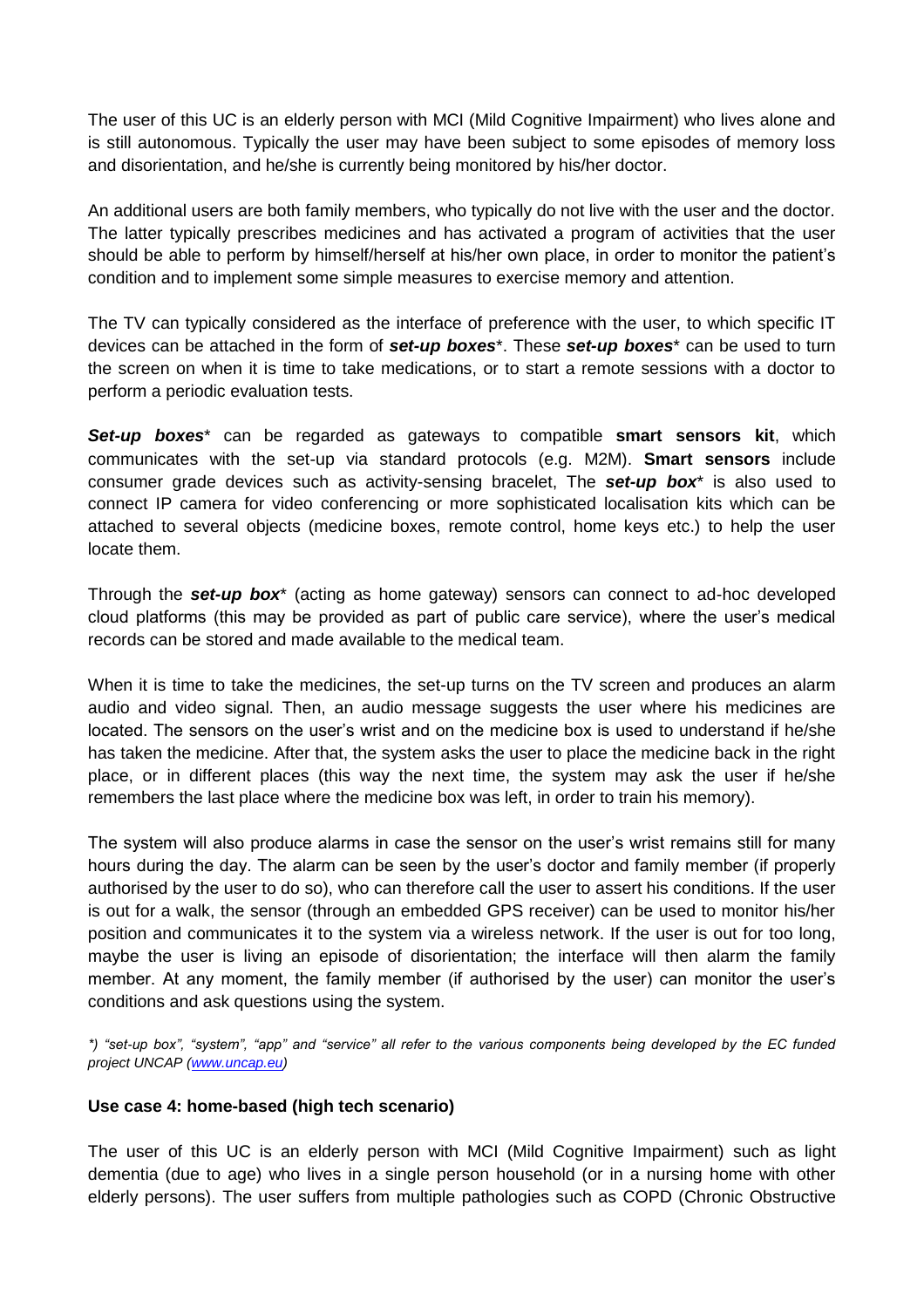Pulmonary Disease) and diabetes and therefore needs to carry on daily checks. For instance he she may need to measure his/her blood oxygen and/or blood glucose level daily, as well as other bio signals together with indicators assessing his/her mental state.

The user has bought a specific *set-up box\** with two additional compatible sensors, for measurement of blood glucose and/or blood oxygen levels. The user also uses a smartphone (or tablet or smartwatch) to run a dedicated *App\**.

To better support him/her with assistance at home and to support tele-monitoring, he/she had his/her house refurbished and fitted with various sensors as well as with a building automation system which can be used to control lighting systems, shading, climate etc. The building automation system is compliant with the KNX standard (conforms to EN 50090 and ISO/IEC 14543) and therefore can be controlled by the *set-up box\**. Lastly, the house is also equipped with compatible sensor flooring that can be used to track the location of people and identify when someone has fallen, and to provide activity monitoring.

On daily basis, the user uses the *set-up box\**'s user-friendly interface and web-based social networking/video-conferencing features to communicate with friends, family members and –most notably- with caretakers for routine checks. During one of these routine checks with the medical helpdesk, based on latest information from blood glucose and/or blood oxygen levels, the doctor prescribes a daily check of both values and adds this schedule to the user's calendar (which can be used for medical and non-medical events). Periodic checks are assessed and the appropriate actions suggested for taking the appropriate medicine from the cabinet.

Historic information from the checks is stored in encrypted form within a dedicated *cloud service\** managed by the private care service provider. The cloud features high level of security and whenever each party receives data it is re-encrypted uniquely thus ensuring cryptographic separation of each recipient's data and allowing audit by both key management and document distribution.

At the due time, the *reminder service\** recalls the user through "contextualised" reminders which are adapted to the specific context. According to the situation the user is in, the *system*\* autonomously takes the appropriate actions to produce alerts using the most appropriate objects (through semantic assessment of connected object descriptions) which are "qualified" to raise his attention: this could be a smartphone ringtone, a buzzer, flashing light in the room (through command sent to the building automation system), a message on TV etc.

Following acknowledgement of such alerts the user is reminded through his *App\** how (and where) to properly perform the test and, in case of need, he/she is also guided to the place in the house where the medicine is located. In extreme cases, tele-monitoring is activated with his/her doctors / caretakers.

One night, the user wakes up and gets out of his/her bed in a state of partial confusion. The *system\** recognises his movements thanks to a night vision video camera or sensor flooring. The system automatically turns on soft lights (through a message to the KNX home automation system). Preventively, the *system\** turns on the lights of the corridor to illuminate the path to the toilet (included) to help him/her reach the restroom. After a couple of minutes, he/she turns off the lights and goes to bed. Longer times standing still in the night may have triggered a warning to a caregiver, as this may indicate a problem.